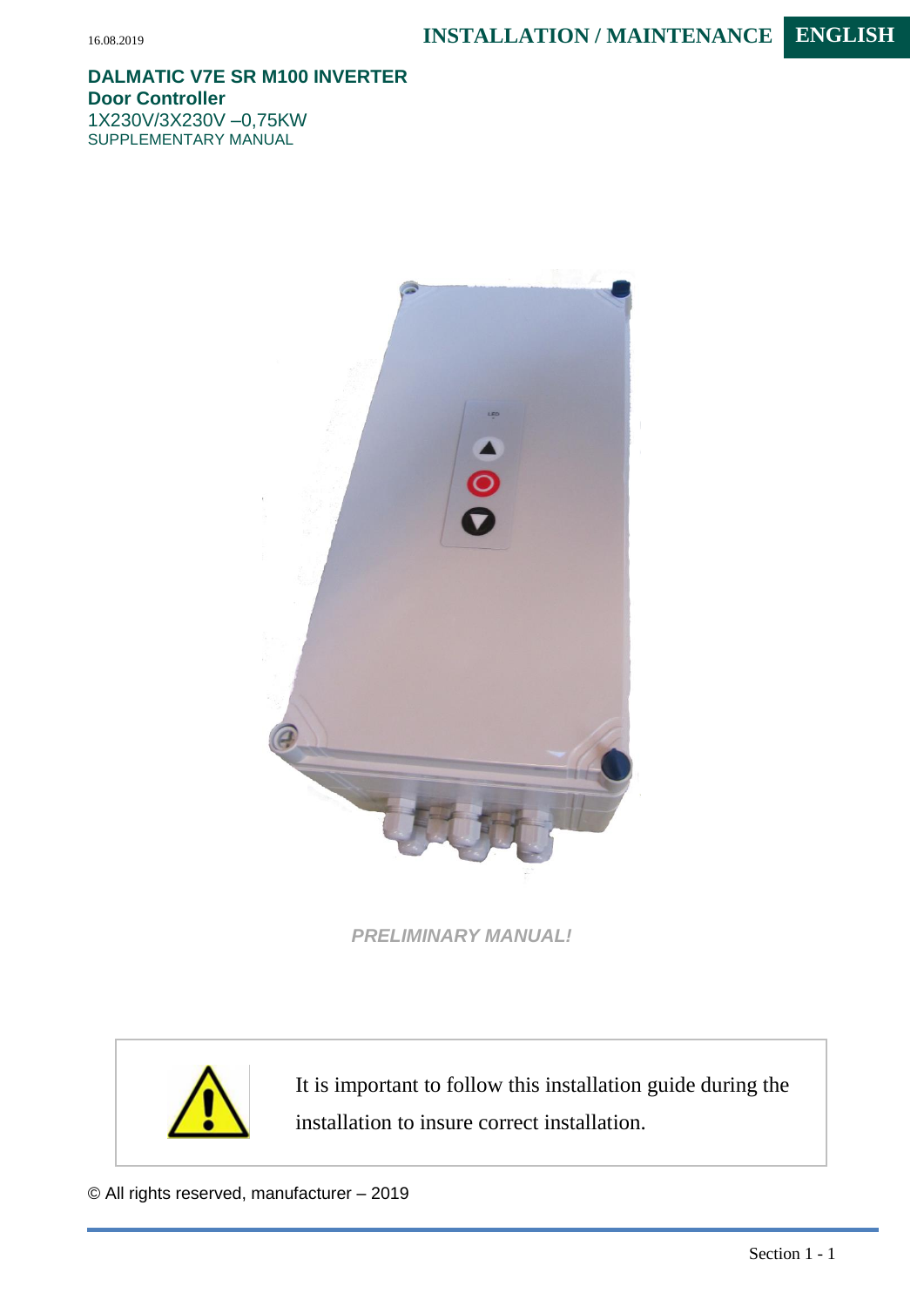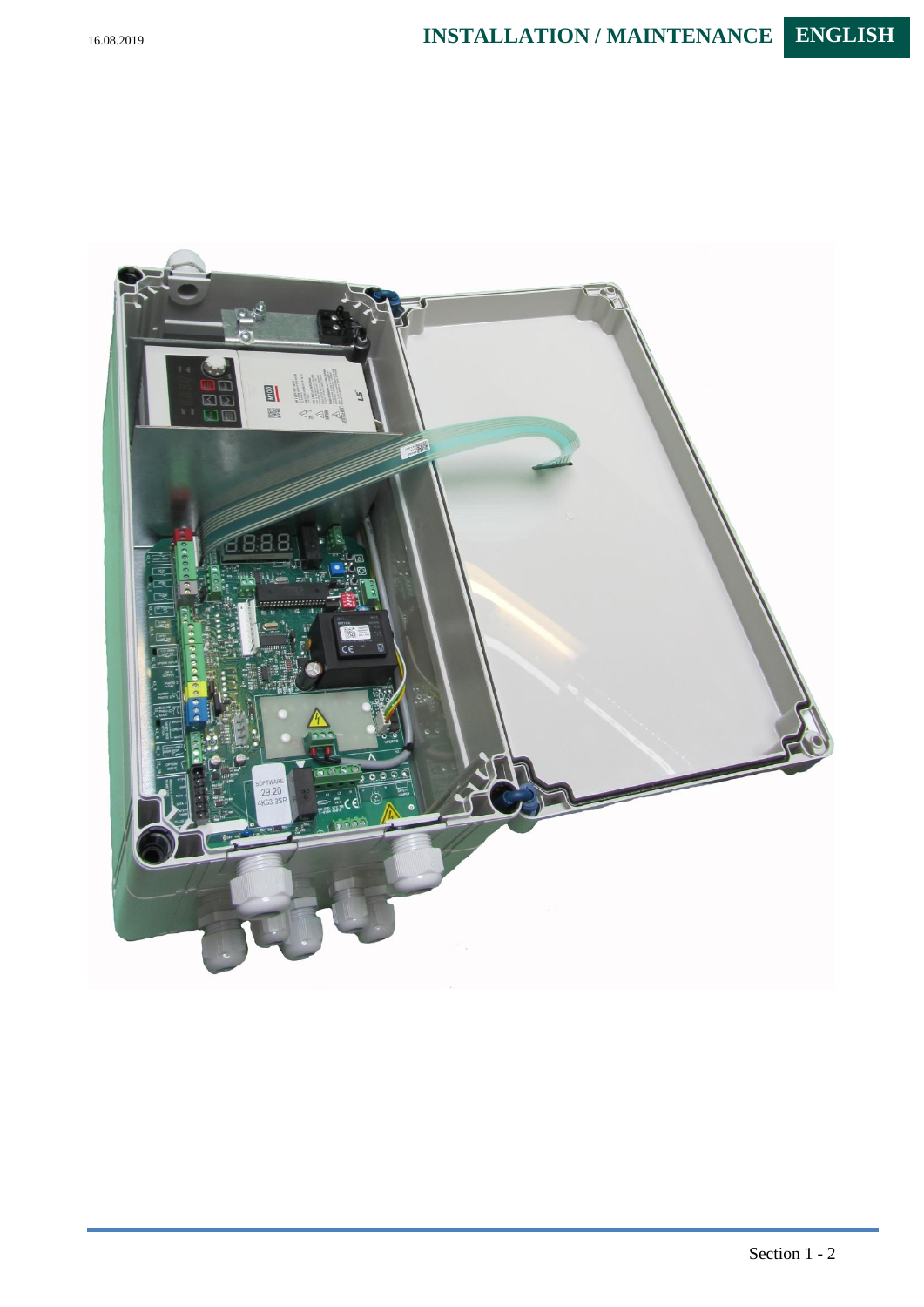*PRELIMINARY MANUAL!*

# **Motor connections**

Motor cable mounting in box:

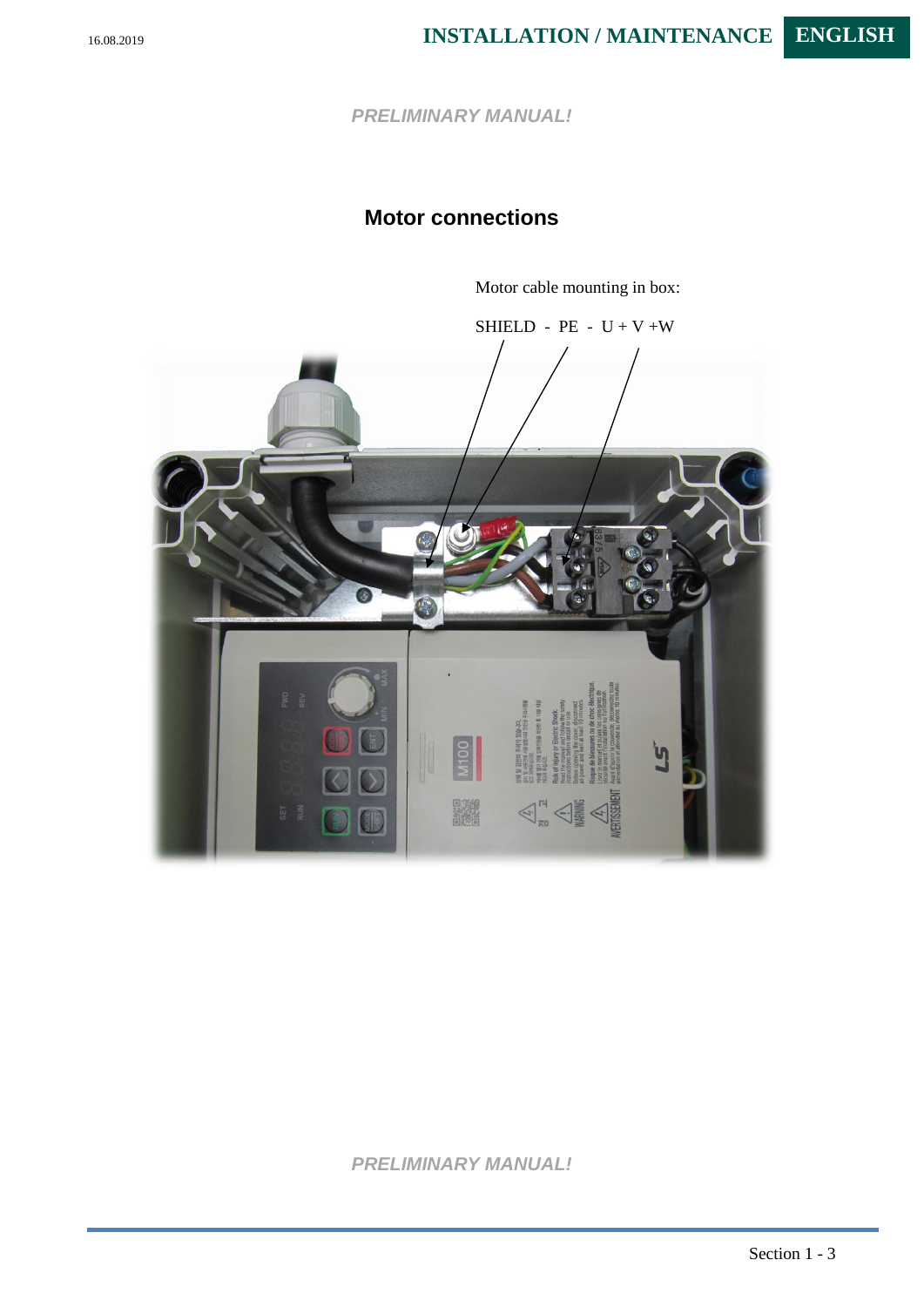## **Quick setup of inverter parameters**

The inverter is prepared with some parameters already for your easy setup.

For normal setup only mains groups "Operation group" and "Basic functions group (Ba)" are used. For more information regards the display and keys and groups – see page 4 – 5.

### **Quick setup:**

| When mains and motor are connected - turn on            | Inverter always power up in group – Operation.    |
|---------------------------------------------------------|---------------------------------------------------|
| power and ensure that the inverter display light is on. |                                                   |
| Push – $MODE$ – wanted group                            | If you can't select new group, you must go to OGr |
|                                                         | code in operation group and set this to "1".      |

|   | Inverter motor settings     |                       |                    |                   |              |  |  |  |
|---|-----------------------------|-----------------------|--------------------|-------------------|--------------|--|--|--|
|   | Description                 | Adjustment group      | Display symbol     | Range             | Factory set. |  |  |  |
| 3 | Rated motor power           | Operation             | MkW<br>유민민         | 0.1 to 0.75 kW    | 0.4          |  |  |  |
| 4 | Rated motor current         | Operation             | ne C<br><b>MrC</b> | $0.1 - 150.0 A$   | 2.6          |  |  |  |
| 5 | Rated motor frequency (max) | Operation             | Frū<br>FrM         | $40.0 - 400.0$ Hz | 100          |  |  |  |
| 6 | Rated motor voltage         | Operation             | θu<br>loV          | 0, 170-264 V      | 230          |  |  |  |
|   | Number of motor poles       | Basic function        | <b>BA.11</b>       | $2 - 12$ poles    |              |  |  |  |
| 8 | Rated motor slip frequency  | <b>Basic function</b> | <b>BA.12</b>       | 0.0-10.0 Hz *     | 4.0          |  |  |  |

 $fs = fr - (rated motor rpm x p/120) = 50 - (1380 x 4/120) = 4.0 Hz$ 

 $f =$  rated motor frequency,  $f =$  frequency slip (calculated),  $p =$  pole counts in motor.

|                 | <b>Inverter settings OPEN direction</b> |                                              |                |                     |              |  |
|-----------------|-----------------------------------------|----------------------------------------------|----------------|---------------------|--------------|--|
|                 |                                         |                                              |                |                     |              |  |
|                 | Description                             | Adjustment group                             | Display symbol | Range               | Factory set. |  |
| 9               | Freq. High OPEN                         | Operation                                    | 0.00           | 0.0 to Max(FrM) Hz  | 60           |  |
| 10              | Freq. Low OPEN                          | <b>Basic function</b>                        | <b>BA.50</b>   | 0.0 to Max(FrM) Hz  | 25           |  |
| 11              | Acc. Time OPEN                          | Operation                                    | ACC.           | $0.0 - 6000.0$ Sec. | 1.0          |  |
| 12 <sub>1</sub> | Dec. Time High to Low, Opening          | <b>Basic function</b>                        | <b>BA.71</b>   | $0.0 - 6000.0$ Sec. | 3.0          |  |
| 13              | Dec. Time to stop<br>Operation          |                                              | dEC            | $0.0 - 6000.0$ Sec. | 0.3          |  |
| 14              | Low speed setp. before open limit       | See door control settings below parameter 91 | 20%            |                     |              |  |

|    | <b>Inverter settings CLOSE direction</b> |                                        |                |                     |              |  |
|----|------------------------------------------|----------------------------------------|----------------|---------------------|--------------|--|
|    | Description                              | Adjustment group                       | Display symbol | Range               | Factory set. |  |
| 15 | Freq. High CLOSE                         | <b>Basic function</b>                  | <b>BA.51</b>   | 0.0 to Max(FrM) Hz  | 50           |  |
| 16 | Freq. Low CLOSE                          | <b>Basic function</b>                  | <b>BA.52</b>   | 0.0 to Max(FrM) Hz  | 25           |  |
| 17 | Acc. Time CLOSE                          | <b>Basic function</b>                  | <b>BA.72</b>   | $0.0 - 6000.0$ Sec. | 1.0          |  |
| 18 | Dec. Time High to Low, closing           | <b>Basic function</b>                  | <b>BA.75</b>   | $0.0 - 6000.0$ Sec. | 3.0          |  |
| 19 | Dec. Time to stop                        | Same as in OPEN direction              |                |                     | 0.3          |  |
| 20 | Low speed setp. before close limit       | See door control settings parameter 92 |                |                     | 20%          |  |

#### **Opening low speed set point parameter 91**



5% before open limit

10% before open limit

15% before open limit

 $1:03$  20% before open limit

#### **Closing low speed set point parameter 92**



 $92:00$  5% before close limit

 $92:01$  10% before close limit

15% before close limit

20% before close limit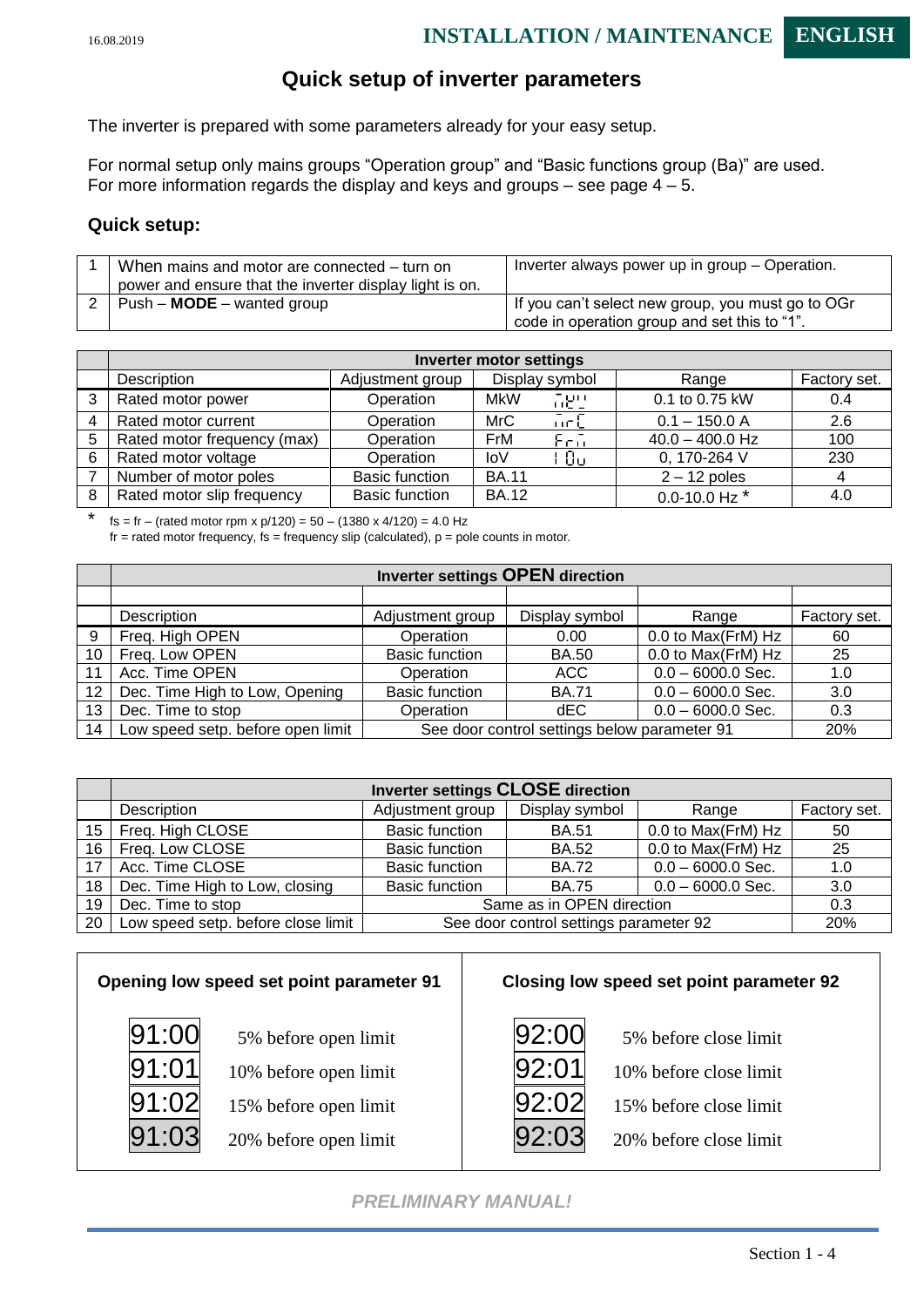# **INSTALLATION / MAINTENANCE**

| ENGLISH |  |  |
|---------|--|--|
|         |  |  |

| Additional settings - for reference only |                  |                |               |              |  |
|------------------------------------------|------------------|----------------|---------------|--------------|--|
| Adjustment group<br>Description          |                  | Display symbol | Range         | Factory set. |  |
| Carrier freg.                            | Control function |                | 1 to 15 $kHz$ |              |  |
| Forward boost                            | Operation        | FtB            | $0.0 - 20 \%$ | 10.0         |  |



| No. | <b>Name</b>          | <b>Function</b>                                                                                |
|-----|----------------------|------------------------------------------------------------------------------------------------|
| ❶   | 7-Segment Display    | Displays current operational status and parameter<br>information.                              |
| 2)  | <b>SET</b> Indicator | LED flashes during parameter configuration.                                                    |
| 8   | <b>RUN</b> Indicator | LED turns on (steady) during an operation, and flashes<br>during acceleration or deceleration. |
| 4   | <b>FWD</b> Indicator | LED turns on (steady) during forward operation.                                                |
| 6   | <b>REV</b> Indicator | LED turns on (steady) during reverse operation.                                                |

The table below lists the way that the keypad displays characters (letters and numbers).

| <b>Display</b>   | Number/<br>character    | <b>Display</b> | Number/<br>character      | <b>Display</b> | Number/<br>character | <b>Display</b> | Number/<br>character      |
|------------------|-------------------------|----------------|---------------------------|----------------|----------------------|----------------|---------------------------|
| Ū                | $\boldsymbol{0}$        | R              | $\mathbf{A}$              | Я              | $\rm K$              | П              | ${\bf U}$                 |
| $\mathbf{r}$     | $\mathbf{1}$            | ь              | $\, {\bf B}$              | L              | L                    | U              | $\mathbf V$               |
| $\vec{\epsilon}$ | $\overline{2}$          | С              | $\mathbf C$               | $\mathbf{H}$   | $\mathbf M$          | $\mathbf{I}$   | W                         |
| $\exists$        | $\overline{\mathbf{3}}$ | d              | $\mathbf D$               | п              | ${\bf N}$            | 4              | $\mathbf X$               |
| Ч                | $\overline{4}$          | Е              | $\mathbf E$               | Ū              | $\mathbf{O}$         | y              | $\mathbf Y$               |
| 5                | 5                       | F              | $\boldsymbol{\mathrm{F}}$ | Ρ              | ${\bf P}$            | $\overline{z}$ | $\ensuremath{\mathbf{Z}}$ |
| 5                | 6                       | G              | $\mathbf G$               | 9              | Q                    | $\ddot{i}$     | $0$ (bit)                 |
| 7                | $\overline{7}$          | Η              | $\rm H$                   | $\sqrt{ }$     | ${\bf R}$            | $\mathbf{I}$   | $1$ (bit)                 |
| 8                | $\,$ 8 $\,$             | I              | $\rm I$                   | 5              | $\mathbf S$          | -              | ۰                         |
| 9                | 9                       | ار             | $_{\rm J}$                | F              | T                    | ۰              |                           |